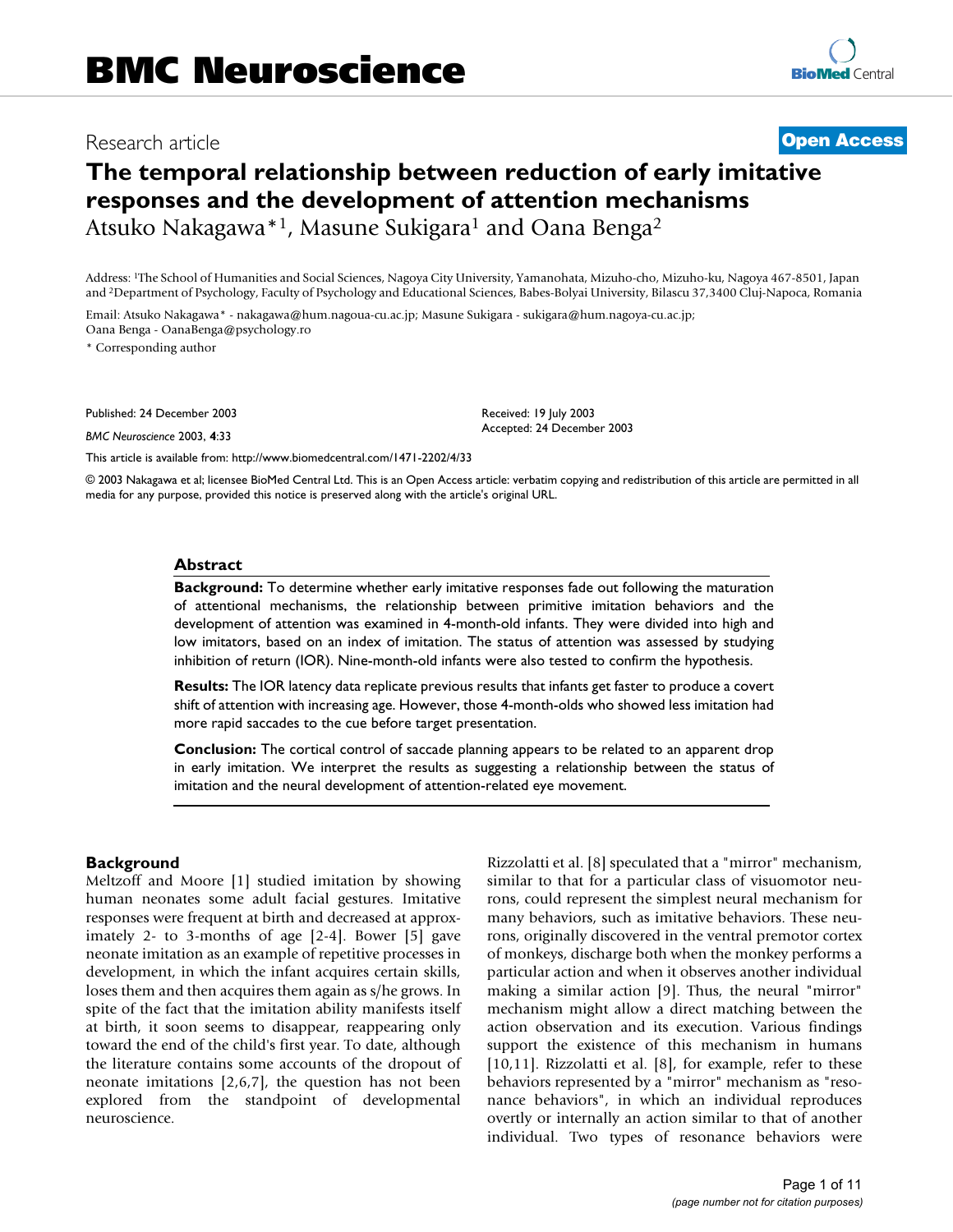distinguished. The first type is that in which an individual repeats overtly a movement made by others in a quasiautomatic way. The second type is that in which the activation of neurons coding motor actions occurs in response to an observed action, but the observed action is not generated overtly. Its purpose is to generate a representation of the goal of an action. Neonate imitation, together with the fixed action patterns of birds and adult actions related to emotional life, is thought to belong to the first type [8].

A typical example of a resonance behavior of the abovementioned first type is the imitative behavior of animals observed on particular occasions. As the best studied example, Rizzolatti et al. [8] give the behavior displayed by shore birds when alarmed. Typically, one or a few birds start flapping their wings, then others start reproducing it and, consequently, the whole flock flies away. However, an important difference was suggested between this contagious behavior of birds and neonate imitation, one of the human resonance behaviors of the first type, namely, the control mechanisms storing the externally evoked response and inhibiting its emission [8]. These could be present in humans as well as in most evolved species of animals. Imitation behavior of infants might also occur, because these control mechanisms are not mature. Typically adults do not repeat overtly an observed action.

Neuropsychologists have identified several imitative behavioral syndromes in adults. Lhermitte [12] has described imitation behavior as a clinical sign associated with a frontal lobe damage, suggesting that a release of a covert resonance phenomenon could be inhibited by frontal cortical areas in adults. Recent functional neuroimaging studies also indicate a top-down effect on the brain regions related to motor resonance in adults [11]. In other words, early imitation may disappear after infancy following the development of cortical control.

On the other hand, the control mechanisms which store the responses and delay repetition appear to be already present in infants, although their cortical mechanisms are immature [8]. The neural basis for imitation in the newborn population has not been frequently studied [11], but it has been proposed that the child's early imitation uses mainly subcortical regions including the superior colliculus via multimodal sensory mapping [13]. Accordingly, before cortical development, some subcortical mechanisms of inhibition could be related to the early control or reduction of imitative responses.

The present study examines the hypothesis that early imitative responses disappear following the maturation of a form of inhibition. By observing eye movements, we examine visual attention, which has several maturing aspects at four months of age, including the ability to disengage and move to a stimulus and the ability to inhibit. To assess the status of inhibition, we study inhibition of return (IOR) which is a bias against reorienting attention to a recently attended location [14]. This inhibitory aftereffect encourages orienting towards novel locations and makes search of the environment more efficient [15]. It is suggested that IOR is an attentional process and that the superior colliculus is involved in its manifestation [16,17]. It is reported to develop rapidly between 6 and 16 weeks [18].

The original design provided 4-month-old infants with both IOR and facial imitation tasks. Additionally, 9 month-olds were assessed in order to explore the relationship between the infant imitation and the maturation of a form of inhibition. Nine months is considered to be a major transition point of visual attention [19]. Besides, at 9 months, but not before, infants begin to tolerate longer delays between initial exposure to the action of others and subsequent tests of recall [20]. In a pilot study, we found that it was extremely difficult to make socially adept 9 month-olds focus on a single elementary act, for example, a mouth opening. Thus, for assessing imitation at 9 months, we decided to conduct the immediate imitation task on objects, instead of the facial imitation task. Ninemonth-olds were reported to be able to imitate certain simple actions with novel toys immediately [20]. On the other hand, as nine-month-olds were reported to be able to perform deferred imitation on objects successfully [20], in other words, inhibit an observed action, the less immediate imitation we could observe, and the more mature form of inhibition subjects showed.

Since the development of attention is thought to have a relationship with individual differences in temperament [21], mothers of all infants filled out the Infant Behavior Questionnaire Revised (IBQ-R). The IBQ-R is a caregiver or parent report for assessing individual differences in emotional and motor reactivity and self-regulation [22]. The link between early imitative tendencies and temperament was suggested by Field [23].

### **Results**

### *Imitation in 4- and 9-month-old infants*

In the initial study of 4-month-old infants, only the mouth opening imitative response was analyzed because three participants could not complete the tongue protrusion session. To distinguish infants who show more imitative behaviors, based on the index of imitation, infants whose index was more than .072 (mean+1SD) were judged to be high imitators. By this criterion, three out of fourteen 4-month-old infants (21%, Figure 1) were evaluated as high imitators and 11 as low imitators. This seems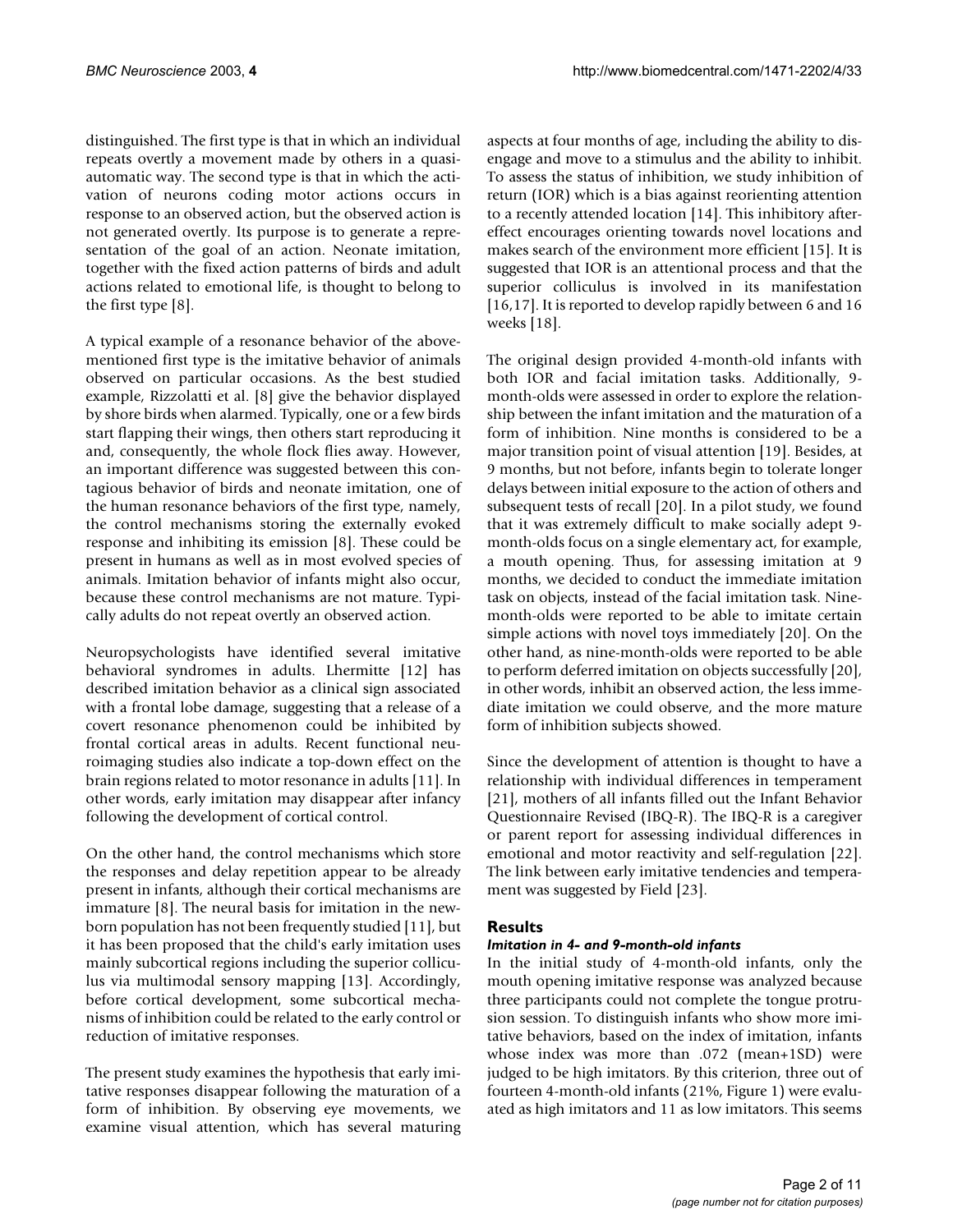



Figure 2

Results for the orientation measure: Group means and associated standard errors for two SOAs and two age groups.

consistent with the downward trend of imitative responses during the first 6 months of life [3,24].

On the other hand, all 9-month-old infants were evaluated as low imitators by the criterion. The mean (SD) of infants' score was 1.2 (0.63). This might be consistent with the report that infants at 9.5 months of age did not demonstrate immediate imitation of actions, although after a 24-hour delay, they demonstrated significant imitation of actions [25].

*Comparison of IOR performance between 4 and 9 months* Reaction times (RTs) over 2 s or under 200 ms were excluded from the data analysis for IOR, following Johnson et al [26,27]. The number of scorable trials was 12.6  $\pm 3.83$  for the 4-month-olds and 12.6  $\pm 3.02$  for the 9month-olds.

For each subject the frequency of looking to the cued or opposite targets for the two SOAs was counted. Figure 2 shows the group mean for the percentage of orienting to the cued targets at the two SOAs for the two age groups. An analysis of variance (Age  $(2) \times$  SOA  $(2)$ ) revealed the only significant effect of SOA ( $F(1, 21) = 16.50$ ,  $p < .01$ ). In both age groups, infants showed significantly greater orienting to the uncued target at the longer SOA.

The median RT for looking to the cued and opposite targets was obtained for both SOAs for each subject and Figure [3](#page-3-0) shows the group mean. The analysis of variance (Age  $(2) \times$  SOA  $(2) \times$  Cue  $(2)$ ) revealed a significant main effect of the cue (F  $(1,14) = 4.71$ , p < .05). The interaction between cue and age was also significant ( $F(1,14) = 4.96$ , p < .05). These results revealed that 9-month-olds showed inhibition of the cued target at the longer SOA and facilitation at the shorter SOA, while 4-month-olds showed facilitation of the cued target at both SOAs.

### *Comparison of IOR performance between high imitators (N = 3) and low imitators (N = 11) at 4 months*

Following the above-mentioned analysis of IOR, the performances of the two groups divided by the degree of imitation were compared. The number of scorable trials was  $14.3 \pm 4.16$  for the high imitators and  $12.1 \pm 3.81$  for the low imitators. Regarding the percentage of orienting to the cued targets at the two SOAs for the two groups (Figure 4), the analysis of variance (Group  $(2) \times SOA$   $(2)$ ) revealed a significant effect of SOA (F(1,12) = 13.5,  $p$  < .01). The interaction between SOA and the groups also approached significance  $(F(1,12) = 4.04, p < .1)$ . Simple effect analysis revealed that low imitators showed a significantly higher percentage of orienting to the uncued target at the longer SOA  $(F(1,23) = 8.18, p < .01)$ .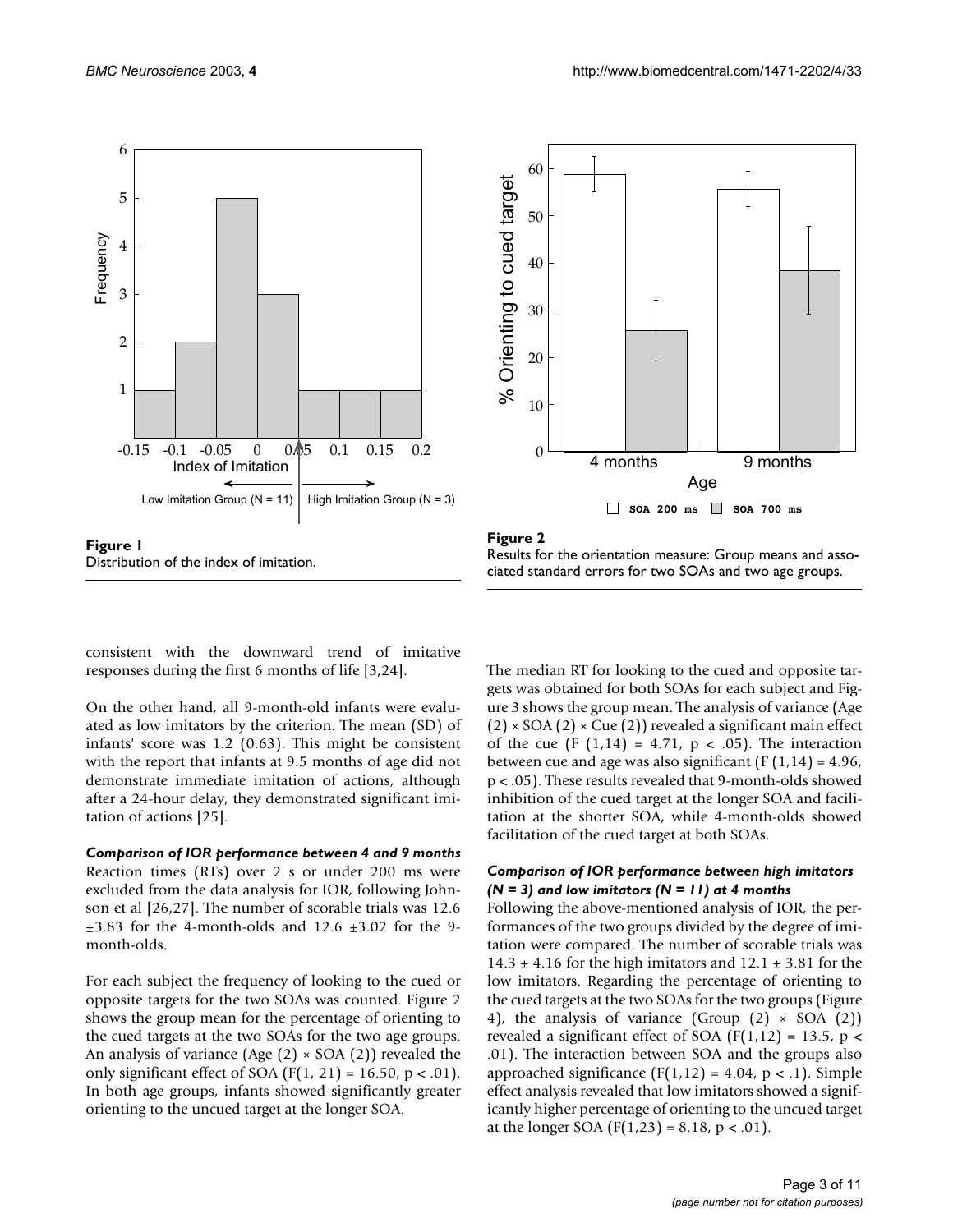<span id="page-3-0"></span>

Results for the RT measure: Group means and associated standard errors for the two SOAs and two age groups.

The analysis of variance of the median RT (Group  $(2) \times$ SOA (2)  $\times$  CUE (2)) revealed a significant effect of cue  $(F(1,7) = 8.51, p < .05)$  and group  $(F(1,7) = 5.82, p < .05)$ . Responses to cued targets were significantly faster than to non-cued targets, and high imitators responded significantly faster than low imitators.

In the present analysis, all saccades that commenced less than 200 ms after the target onsets were excluded in order to examine saccades which were likely to have been driven by the targets. On some of these excluded trials, infants could begin a saccade directly in response to the cue. While 100-ms cue presentation rarely elicits a saccade in young infants [26], rejected trials in which infants looked to one of the screens during the ISI accounted for about 20% of overall trials conducted by Johnson and Tucker [26]. The percentage of our rejected trials in which infants were likely to respond to the cue stimuli directly were 19.3% of the trials for the 4-month-olds and 23.3% of the trials for the 9-month-olds. To explore the group differences between high and low imitators, we analyzed the saccades which were rejected in data analysis for IOR.

The number of trials which could be elicited by cue were  $4.67 \pm 2.37$  in the 4-month-olds and  $5.60 \pm 3.50$  in the 9month-olds. Almost all responses were made to the cued side except a few responses at 700-ms SOA. There was no significant difference between age groups ( $t = -0.80$ , df = 22). When the 4-month-old infants were divided into high (2.00  $\pm$  1.00) and low imitators (5.36  $\pm$  2.11), a significant group difference was found ( $t = 2.62$ , df = 12,  $p$  < .05). This group difference was also confirmed through the Wilcoxon-Mann-Whitney Test for small samples [28] (Wilcoxon's W = 8.00,  $p < .05$ ).

### *IBQ-R*

The average scores of 14 scales for the 4- and 9-montholds are presented in Table 1. The observed age differences in the present study were consistent with those of Gartstein and Rothbart [22]. When the 4-month-old infants were divided into high and low imitators, no significant difference was found for any scale. No correlation was observed between sub-scales and the index of imitation.

### **Discussion**

The present study examined the relationship between primitive imitation behaviors and development of the inhibitory mechanisms in infants, to determine whether early imitative responses disappear following the maturation of attentional inhibitory mechanisms. To assess the inhibitory mechanisms, we observed eye movements in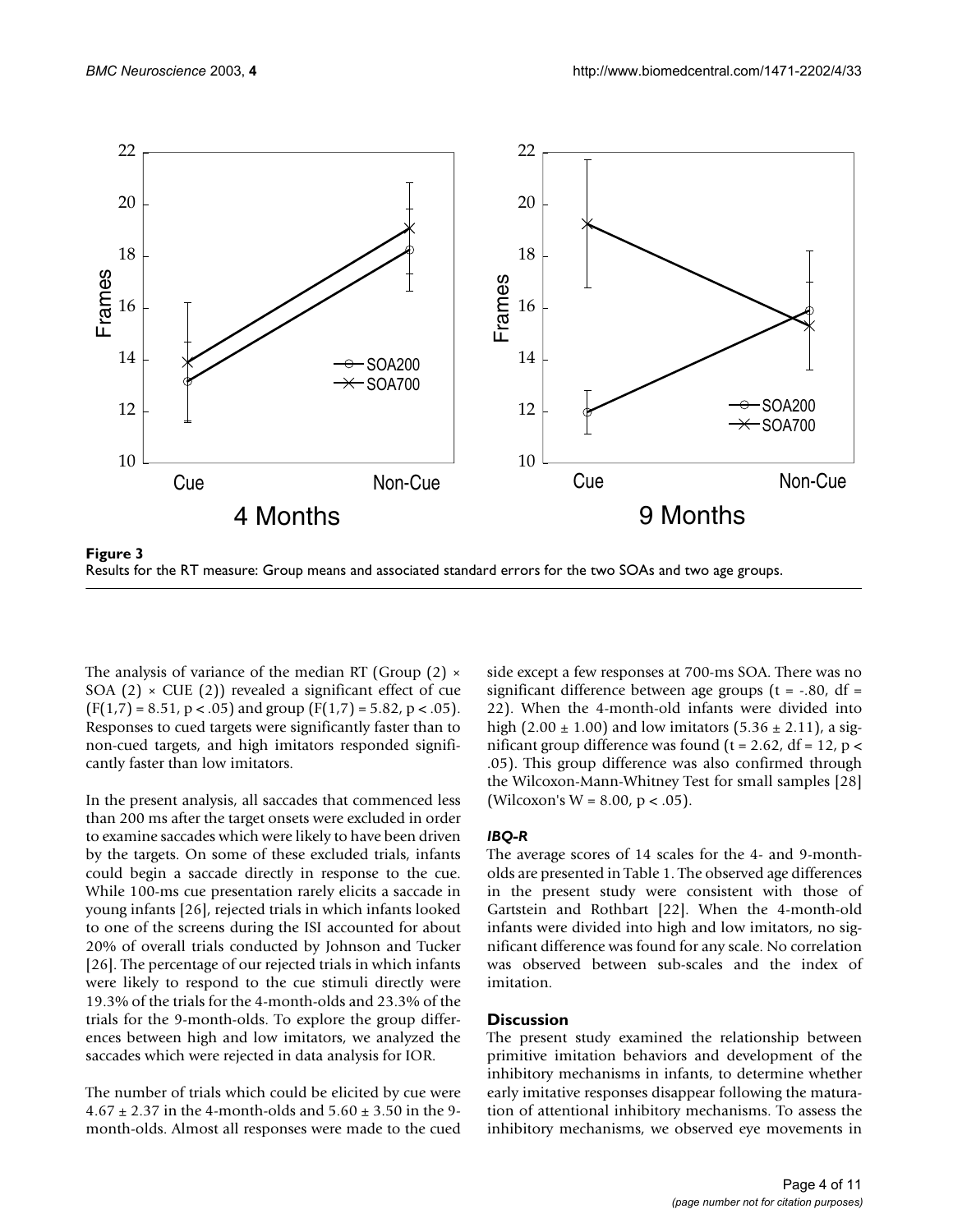

Figure 4 Results for the orientation measure: Group means and associated standard errors for the two SOAs and two groups.

the spatial cueing task. These latency data replicate previous results that the temporal dynamics of facilitation and inhibition changes over the first year of life [26]. While all of the 9-month-olds were evaluated as low imitators by our criterion, it was found that those 4-month-olds who showed less imitation have made more rapid saccades to the cue. Although establishing a temporal correlation between two phenomena does not establish a causal relationship, we suggest tentatively that it is not the inhibition function, as initially thought, but the cortically driven saccade planning [29], which is most strongly related to the drop in imitation.

#### *Is rapid saccade to the cue due to no inhibition?*

In spatial cueing experiments, Johnson and Tucker [26] made the important point that infants do not commonly make a saccade toward the cue, but only once the target has been given. Because if a cue influences infants' later responses to a target without responding overtly, this evidence is consistent with a covert shift of attention to the cue. Rapid saccades toward the cue were considered to be largely dependent on the activity of the colliculus which is already mature at birth. As the frontal eye fields have inhibitory connections to the colliculus, a lesion in this area results in a decrease in latency for exogenously triggered saccades toward the contralesional field [30]. By analogy, an inability to inhibit responses toward the cue might be seen as slow frontal development. However, infants, unlike adults, are not told to maintain fixation. Thus, moving to the cue is neither a failure nor a lack of inhibition for them the way it might be for an adult, and may reflect improved or more mature processing. For example, the reason why some 4- and many 9-month-olds make saccades to a cue may be because they are faster in general. Hood [31] attempted to establish suitable cues for infants, and reported that several stimulus factors should be examined to produce a covert shift of attention and prevent overt orienting to the cue. Since infant research on the spatial cueing procedure using psychophysiological measurements, such as the ERP, has just begun [32], the mechanism of saccades made before target onset to the same side of the cue is still rather controversial. In the present study, we discuss observed rapid saccades to the cue as cortically planned saccades [29].

#### *Presaccadic ERP changes observed in infants*

Richards [32] examined changes in scalp-recorded eventrelated potentials (ERPs) in relation to the initiation of eye movements toward the peripheral stimulus in a spatial cueing procedure. He found that the presaccadic ERP changes occurred in response to the targets, which were presented on the same side with the cue. This component did not occur for saccades toward a target appearing in a different location than the cue or for saccades toward a target without cue presentation. This presaccadic activity was a positive component in the ERP about 50 msec before the saccade onset, which located over the frontal scalp region. Presaccadic ERP potentials, which might reflect cortically based saccade planning [33], were observed in 20- and 26-week-old infants, but not in 14-

**Table 1: Age Comparison for IBQ-R**

| Scale of IBQ-R                | 4 months ( $N = 14$ ) | 9 months $(N = 10)$       |
|-------------------------------|-----------------------|---------------------------|
| <b>Activity Level</b>         | $3.65 \pm .856$       | $4.27 \pm 1.03$           |
| Distress to Limitations       | $3.56 \pm .821$       | $4.29 \pm .779**$         |
| Fear                          | $2.27 \pm 1.02$       | $2.97 \pm .859$           |
| Duration of Orienting         | $3.23 \pm 1.10$       | $3.96 \pm 1.33$           |
| Smile and Laughter            | $4.08 \pm .986$       | $4.42 \pm .775$           |
| High Pleasure                 | $4.40 \pm 1.32$       | 6.31 ± .578 <sup>**</sup> |
| Low Pleasure                  | $4.52 \pm .965$       | $4.86 \pm 1.00$           |
| Soothability                  | $4.27 \pm .640$       | $4.94 \pm .623**$         |
| <b>Falling Reactivity</b>     | $4.50 \pm .738$       | $4.56 \pm 1.02$           |
| Cuddliness                    | $5.82 \pm .383$       | $5.39 \pm 1.12$           |
| <b>Perceptual Sensitivity</b> | $2.56 \pm .741$       | $4.55 \pm 1.07**$         |
| Sadness                       | $3.69 \pm .706$       | $3.37 \pm .812$           |
| Approach                      | $2.95 \pm .924$       | $5.65 \pm .915**$         |
| <b>Vocal Reactivity</b>       | $3.28 \pm .942$       | 4.71 ± .576 <sup>**</sup> |

\*\*  $p < .05$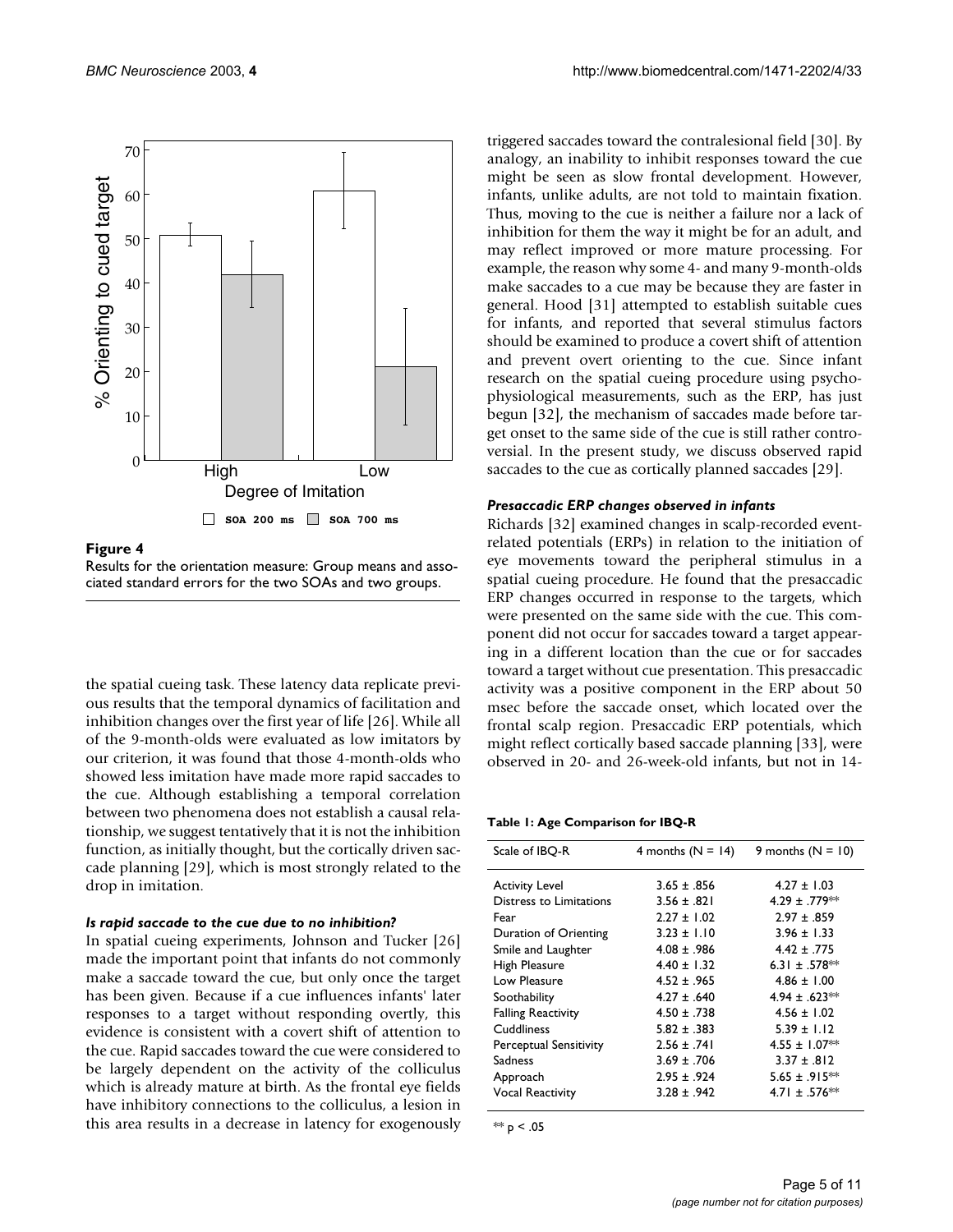week-old infants. Richards mentioned that the saccade of 14-week-old infants to the peripheral stimulus presented as a cue appeared to be tapping a relatively automatic process, while the saccades of the 20- and 26-week-old infants were cortically driven attention-related eye movements.

### *Cortically planned saccades*

Richards [32] also analyzed trials on which the infants looked away from the central stimulus before the target was presented. The saccades occurring before or when no target was presented were heavily biased toward the side ipsilateral to the cue rather than to the side opposite the cue. Besides, before target presentation, more saccades were observed toward the side ipsilateral to the cue than toward either side when no cue appeared. On trials without cue presentation, any saccades toward the periphery occurred nearly equally often on either side. Although the saccades to the cued location that occurred in advance of the target were counted as errors by Richards [32], these responses were considered to reflect planning on the part of the infant [29]. Richards found no systematic bias for the tested 14-, 20-, and 26-week-olds [32]. However, we speculate that the neural mechanism for these saccades made before target onset to the same side of the cue could be different among 14-, 20- and 26-weekolds. That is, the saccades of the 20- and 26-week-olds could be the result of saccade planning, in which the cerebral cortex is closely involved, while those of the 14 week-old infants could be reflexive and controlled by subcortical systems. Richards [29] also reported a significant positive ERP activity in 20-week-old infants for both the saccades toward a target in a previously cued location and the saccades toward a location that had been previously cued even without a specific target present. This presaccadic ERP component occurred about 300 msec before the saccade (PSP 300) and was located in the parietal scalp region.

### *Relevant neural mechanisms*

The present study found that those 4-month-olds who have made more rapid saccades to the cue showed less imitation. Moreover, the 9-month-olds also showed the same amount of responses to the cue as the low imitators. By 4.5 months of age, infants are able to make cortically driven planned saccades, which are distinguished from reflexive saccades by presaccadic ERP [29]. As the observed rapid saccades to the cue are considered to reflect active cortical planning, it is speculated that early imitative responses could disappear following the maturation of cortical control of eye movement. The cortical area might control saccade eye movement by inhibition and disinhibition of the superior colliculus [34]. On the other hand, the parietal scalp area where the PSP 300 occurred is thought to disengage attention from

one location in preparation for shifting attention to another location [35]. The fewer saccades of high imitators might indicate their tendency to focus obligatory attention on the central stimuli and a failure to disengage. In their longitudinal study of neonatal imitation, Heimann et al. [36] noted that their three-month observations had to be shortened relative to three-day and threeweek observations, because of the difficulties in maintaining the children's focus and attention in a longer time frame. In light of the small sample, we conclude that the present results should be replicated in a future study.

### *Inhibition of return*

Regarding IOR data on the direction of orienting, both 4 and 9-month-olds made more saccades to the uncued target at 700 msec (Figure 2). This is consistent with a previous study in which both 4- and 6-month-old infants showed a significant change in the direction of orienting between the two SOAs [26]. Moreover, although the interaction was not significant, post-hoc comparison of performance between high and low imitators revealed that low imitators made more saccades to the uncued target at 700 msec SOA (Figure 4). Taken together with the data on 9-month-olds, this might suggest that since the majority of the infants are low imitators, their inhibitory mechanisms in IOR are relatively well developed, compared to those of high imitators.

However, our latency data on 4-month-olds do not show that they have IOR, although both the frequency and speed of IOR increased steadily almost together after 6 weeks [18]. Thus, 4-month-olds looked faster at cued targets at both 200-msec and 700-msec SOAs. A possible explanation for the discrepancy between frequency and RT measures is that IOR is not stable at this age [18], or RT data are highly variable, and with infants it may take too many trials to obtain a reliable measure. Much more investigation is needed to clarify the connection between IOR and imitation behaviors.

On the other hand, based on the RT measure, 9-monthold infants showed facilitation to a cued location when a target appeared 200 ms after cue onset and inhibition of responses to the same location when the target appeared 700 ms after the cue onset (t =  $-3.51$ , df = 15, p < .01). Taken together, the 4- and 9-month-old evidence is consistent with the previous results suggesting that infants show more rapid facilitation to the cued location with increasing age [26]. This pattern could account for the fact that 9-month-olds shift attention faster than do 4-month olds. However, in Experiment 1 of Johnson and Tucker [26], 4-month-old infants showed facilitation to a cued location when a target appeared 200 ms after cue onset and inhibition to the same location when the target appeared 700 ms after the cue onset, while 6-month-old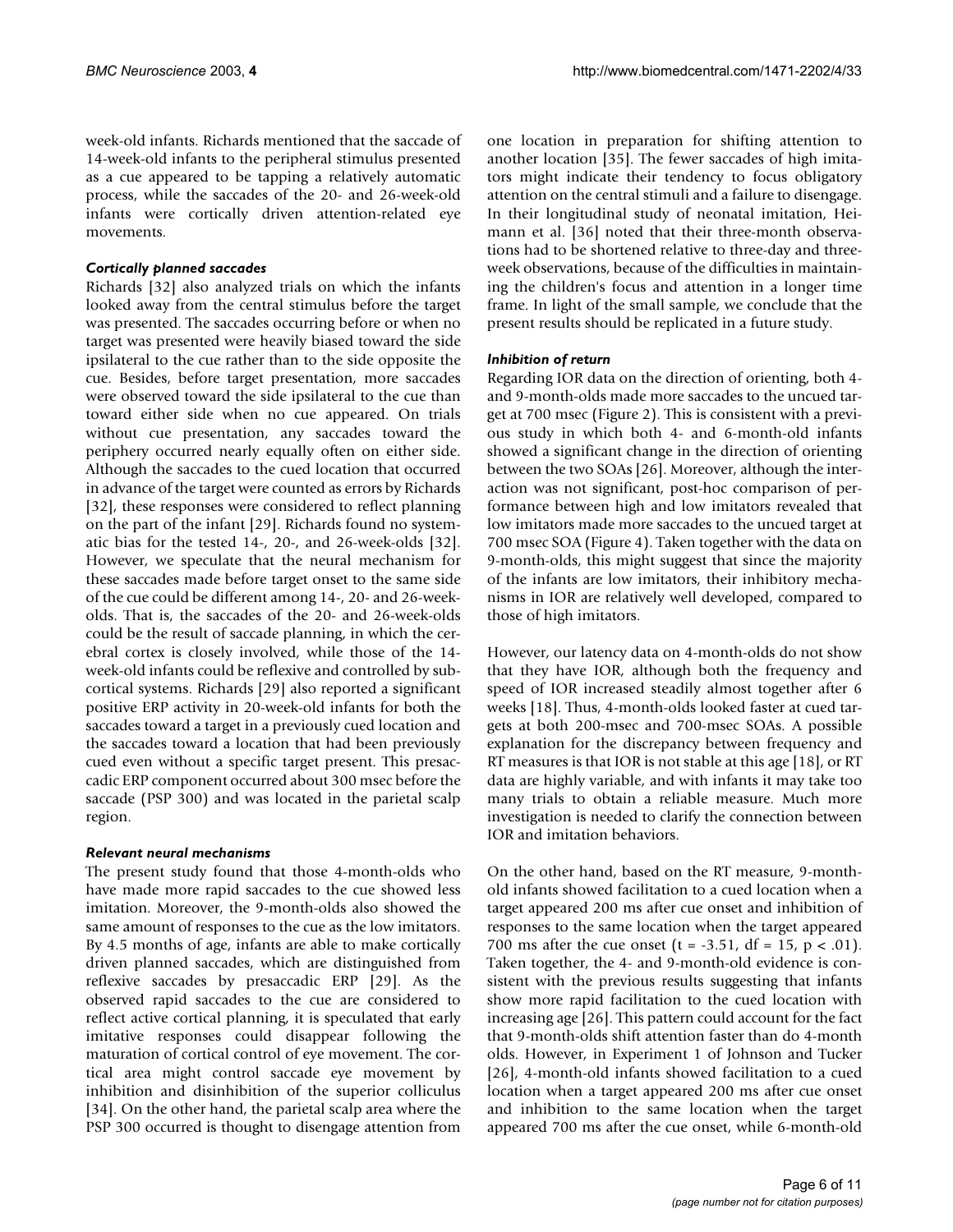infants showed evidence of inhibition, but not facilitation. The observed developmental lag between Johnson and Tucker [26] and the present study could be due to the different balance of attractiveness between fixation stimuli and cue. One possibility is that our fixation stimuli might be too attractive to disengage and that it takes time to shift attention to a spatial location.

### **Conclusion**

One conclusion of the present study is that mechanisms inhibiting imitation behaviors might not be linked with IOR-related mechanisms. However, they might have some relationship with the cortical control of eye movement or the neural development of disengagement. We speculate that the interaction between the neural basis for early imitation and cortical development could cause a developmental change in the expression of competence for imitation [37]. Nevertheless, as much controversy surrounds both the nature of the early imitative capacities [13,38] and the neural basis of eye movement and attention [39], further research is clearly needed in order to verify our hypothesis that neonate imitation could remain hardwired and subsequently come under cortical control.

## **Methods**

## *Subjects*

Fourteen 4-month-old infants (11 male, 3 female: mean 134.8 days; range 120 – 146 days) were tested. Ten 9 month-old infants (6 male, 4 female: mean 291.9 days; range 274 – 305 days) were also tested to confirm the development of IOR. Infants were recruited through newspaper advertisements. Criteria for admission into the study were no known birth or other kinds of complications, full term (more than 37 weeks gestation), and normal birth weight (2500 g-4000 g). The data from another six 4-month-olds and four 9-month-olds were not included because they successfully completed only less than half of the IOR task trials.

The session, which consisted of IOR and imitation experiments, was scheduled during the infants' most alert time of the day for approximately 30 min. If the infant was in a bad mood or not in an alert state, the session was rescheduled. Upon arrival at the experiment room, the experimenter explained the general procedure to the mother while a research assistant handed the infant some warm-up toys to play with. After the infant seemed acclimated to the room and research assistant, they were escorted to a semi-dark space surrounded by a blackout curtain. After completing the IOR experiment, while being soothed by the mother, the infant was taken to the place for testing imitation behaviors. During the experiments, the mother was near the infant but out of sight. At the end of the session, the mother was given the Infant Behavior



**Figure 5** Schematic representation of stimulus presentation system for infants.

Questionnaire-Revised (IBQ-R Japanese version) and asked to complete and return it.

### *Eye movement*

The infant sat in a baby chair 65 cm from the color monitor of an AV tachistoscope (IS-702) in a semi-dark room. The experimenter outside monitored the subject's eye movement through a video camera (DCR-VX1000) mounted above the monitor, and controlled stimulus presentation on the monitor by means of a microcomputer (FMV-S167). The presented stimuli were superimposed synchronously on video images of the eye movements and recorded on videotape (DCR-TRV 30). The central fixation stimuli were given on the color monitor, and the peripheral stimuli were reflected in a first-surface mirror on the left or right side (Figure 5) in order to be presented at a distance from the central fixation of approximately 30 degrees.

The procedure of the IOR task (Figure 6) followed that of Johnson and Tucker [26]. The experiment consisted of a total of 32 trials. The centering fixation stimuli were composed of brightly-colored moving abstract figures and subtended 5 degrees of the visual angle. They were accompanied by a sound. While the infant looked at fixation, the experimenter pressed a key. The key press initiated presentation of the cue, a yellow diamond of 3 degrees, on one of the two sides. The peripheral cue was presented for 100 ms at the same time as the central fixation. Following offset of both the central stimulus and peripheral cue, there was either a 100-ms or 600-ms gap before the presentation of the bilateral target. The target was composed of colored moving abstract shapes associated with auditory signals, and the two sides were always identical. Thus, trial types were either after a 100- or a 600-ms delay before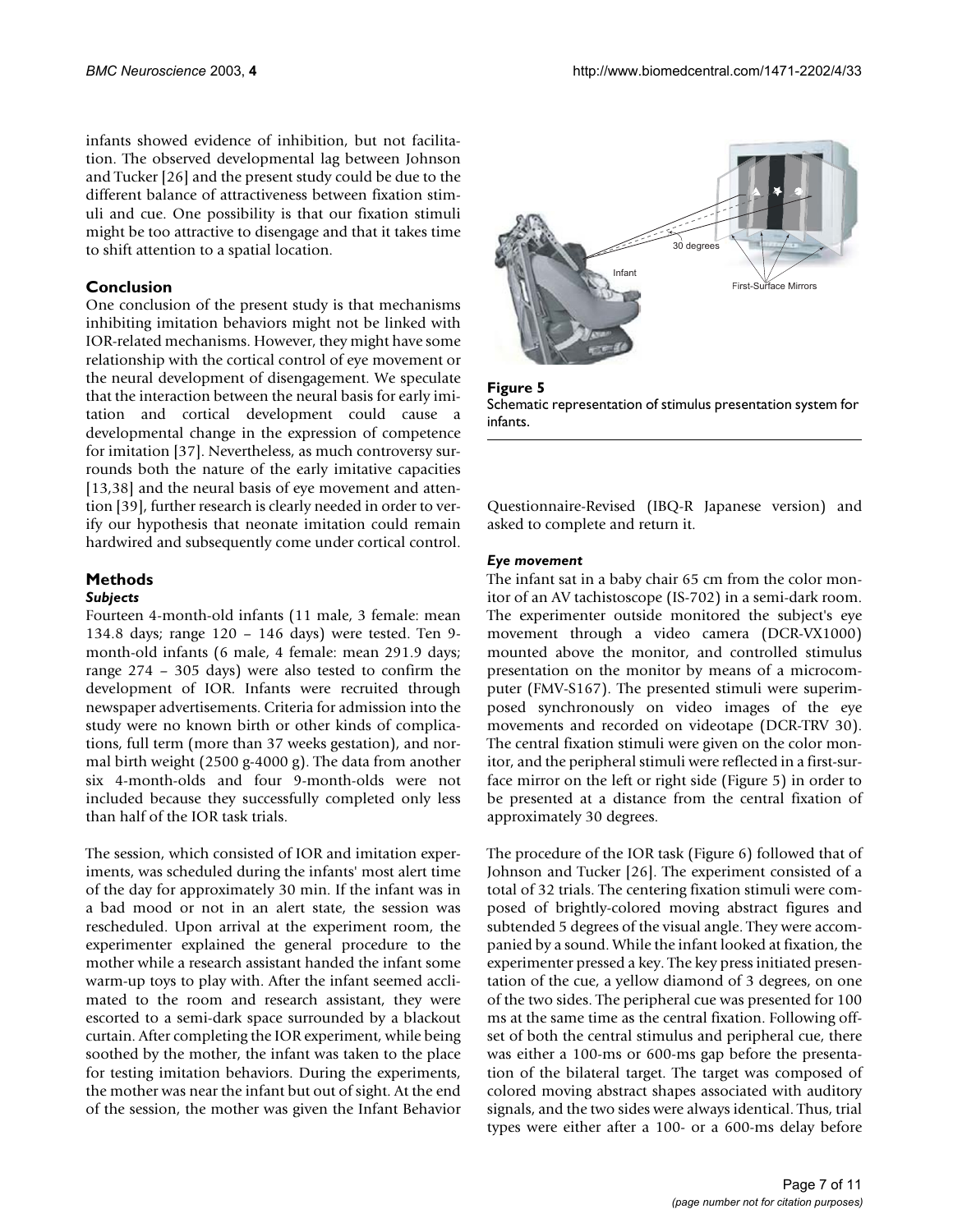# Fixation



# Cue 100 ms



# Delay 100 ms or 600 ms







# **Target**







### Figure 6

Sequence of stimulus presentation used in the experiment.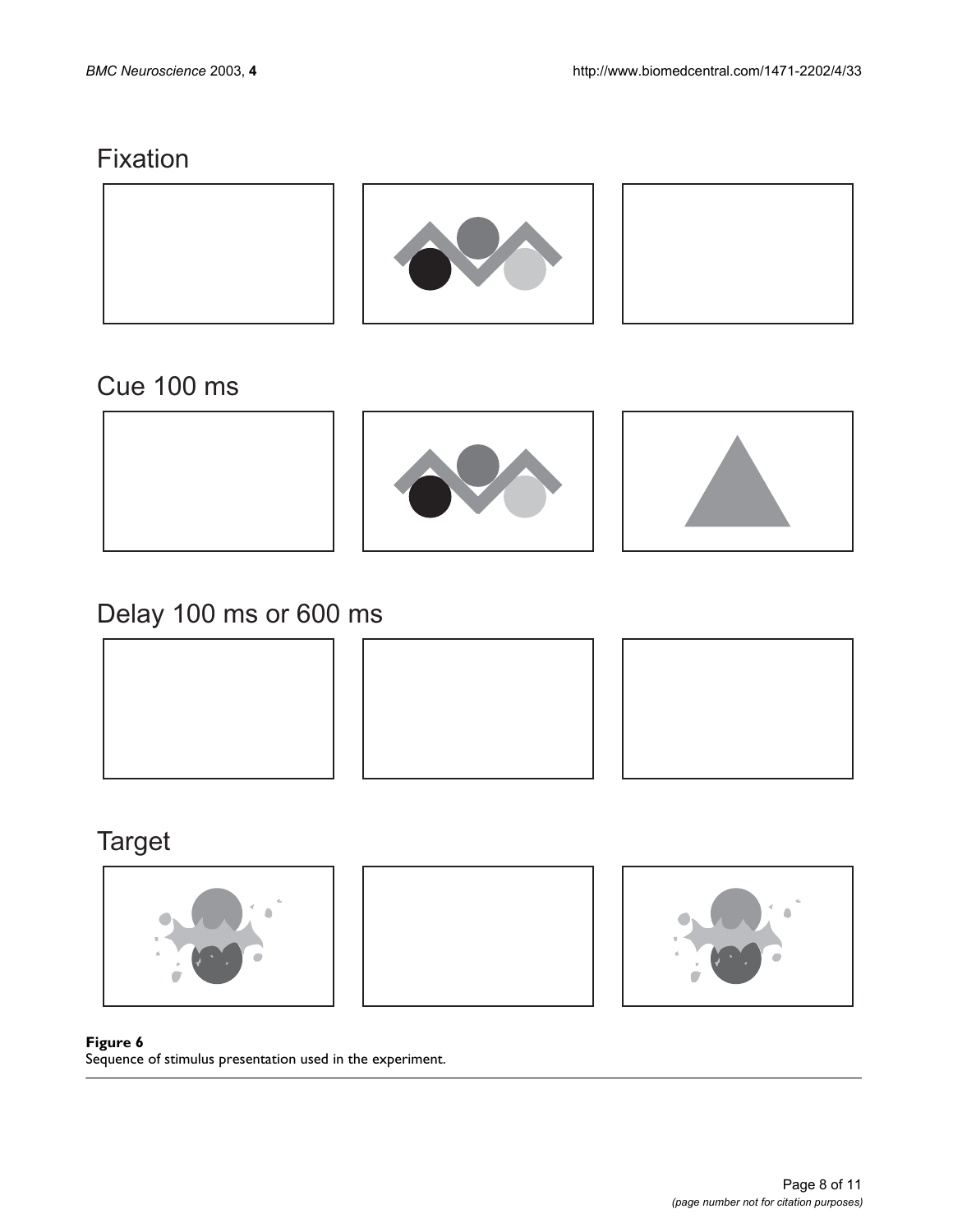target presentation, on either the right or the left. These trial types were assigned following a pseudorandom schedule balanced within 4 trials each.

The first 24 out of 32 trials were coded by persons not directly involved in the experiment. Following Johnson and Tucker [26], those trials in which the infant's gaze moved directly from fixation to one of the target locations were analyzed regarding the direction of the saccade (cued and opposite) and the reaction time (RT; in video frames, with each frame being 33 ms). Trials in which the gaze deviated from the direct path to the target were not included in the analysis of IOR. The reliability between two coders was examined with .90 agreement as to whether or not the trial was adequate and with .94 correlation between the RTs of the adequate trials.

### *Facial imitation behavior*

The pilot study suggested that the facial gesture of the experimenter was less able to keep the 4-month-old infant's attention when seated semiupright in a baby chair. Therefore, the infant was placed on a small bed (70  $cm \times 120$  cm  $\times$  40 cm) in the supine position. No subject could turn over in bed. The experimenter bent forward and faced the infant at a distance of approximately 30 cm. The second experimenter videotaped the subject's reactions using a portable digital video recorder (DCR-TRV30) from above the infant's head at an angle of approximately 60 degrees. He zoomed in on the infant's face, monitoring by means of the liquid crystal picture provided by the recorder. A research assistant reported the elapsed time, and her voice report was also recorded by the same video recorder.

When awake and calm, the infant was placed on the bed. A research assistant attracted the infant's attention by calling his/her name. Once the subject fixated on the experimenter, the observation period (60 sec) began when the experimenter presented a passive face (lips closed, neutral facial expression) to the infant. This established the baseline (B) for recording the infant's spontaneous gestures. Following this, the first gesture (mouth opening or tongue protrusion) was presented by the experimenter approximately four times in a 15-sec period. If the subject turned his or her gaze away from the experimenter, the subsequent gesture was not presented until the subject's attention again returned to the experimenter. This modeling period (M) was extended within this single presentation, until the subject was judged to be attentive to the stimulus four times. After this modeling period, the subject was allowed a 30-sec response period (R), during which the experimenter wore a passive facial expression. A second and different gesture was presented using the same procedure approximately 30 sec after the response period for the first one. The two facial gestures were modeled in random order.

Infants' responses were coded in random order by two scorers who were thoroughly familiar with the scoring system but blinded to the modeling. The scorer viewed the videotapes at a speed of her own choosing (from real time to frame by frame) and recorded all instances of infant mouth openings and tongue protrusions every three seconds. We referred to the previous studies for operational definitions for recording [2,7]. A mouth opening was defined as a separation of the lips, which is initiated by a drop of the jaw from a closed position. For infants who always maintained a small crack between their lips, the minimum separation of the lips during the baseline was defined as a closed position. Yawning was not included as an adequate mouth opening response. Tongue protrusion was defined as protrusion of the tip of the tongue beyond the back margin of the lower lip. It was also scored when the tongue moved forward in the open mouth but not beyond the lips. To make it easier to determine imitative behavior in the 4-month-old infants, we did not consider the quality of the responses (e.g., full or partial reproductions). A coincidence between reported frequencies every three seconds of two coders was evaluated with Peason's correlation coefficient. The *r* is .58 ( $N = 162$ ,  $p < .001$ ).

The total frequency of each relevant behavior was obtained for the modeling & responding and baseline periods. An index of imitation was constructed from these frequencies exploratively. It was computed by subtracting the number of target gestures per second produced during the baseline period from the number of those gestures per second produced during the modeling & responding period.

| Index of imitation $=\frac{1}{x}$ | freq. of modeling behaviors in M & R | freq. of modeling behavior in B |
|-----------------------------------|--------------------------------------|---------------------------------|
|                                   | total time (sec)                     | total time (sec)                |

M: Modeling phase R: Response phase B: Baseline phase

As the positive number (>0) indicates that infants show imitative behaviors, the larger the positive number is, the stronger the imitative tendency is.

### *Immediate imitation with novel toys*

The task was given in a small space surrounded by a blackout curtain and one-way mirror. During the task the infant was seated on his or her mother's lap across a square table  $(.75 \times .75 \text{ m})$  from the experimenter. The video camera which was focused on the subject was behind and left (.85 m) of the experimenter.

Four novel objects were modified from marketing toys as stimuli. The first object was a blue plastic toy with a guitar shape (15 cm in length, 2.2 cm in thickness) with a green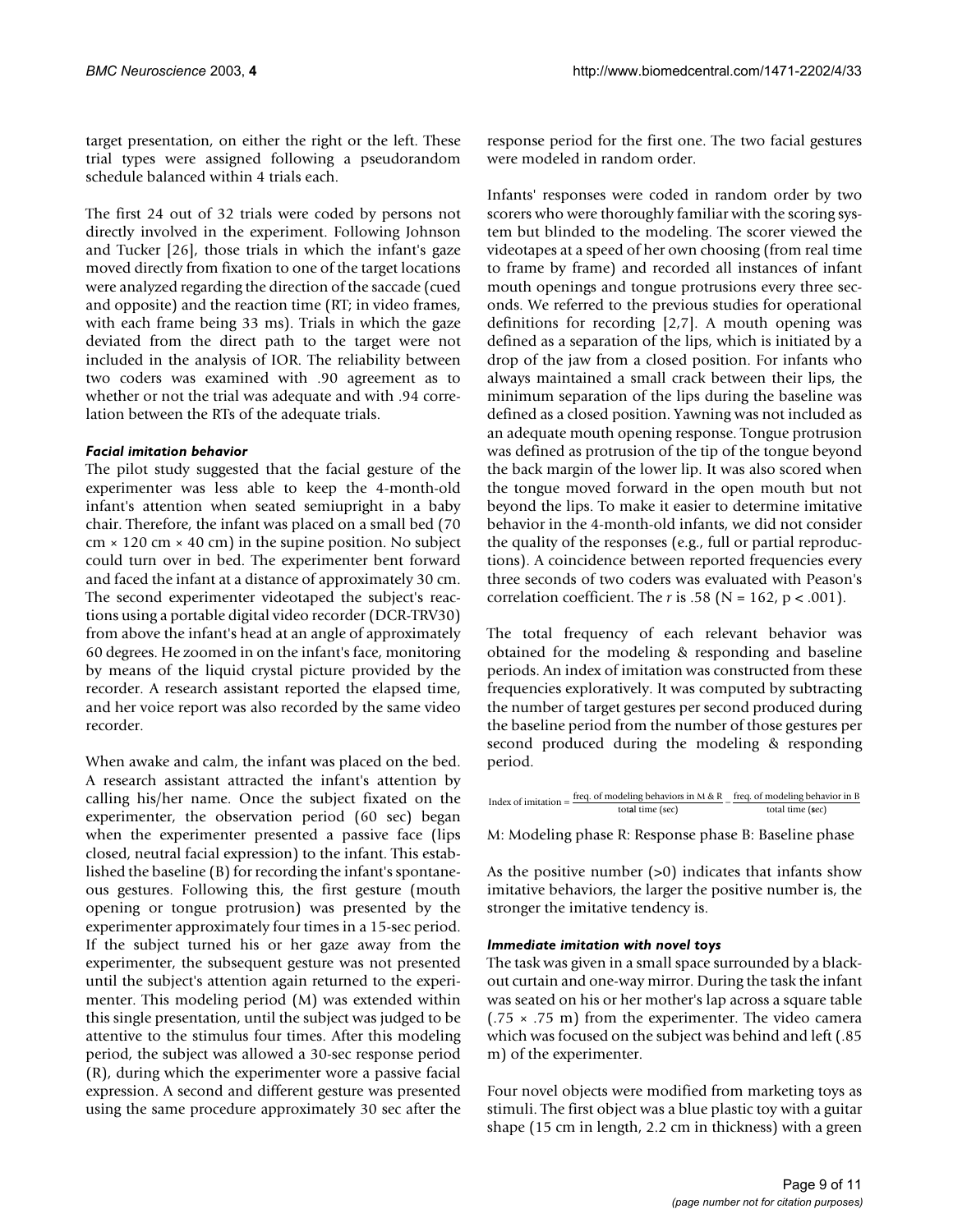button ( $3 \text{ cm} \times 2.3 \text{ cm}$ ) in the middle. The action demonstrated was pushing the button, which produced an electronic sound. The second object was a plaited quoit (10 cm in diameter) and a red hob (20 cm high). The action demonstrated was to place the quoit over the hob. The third object was a piece of a thick white paper (24 cm  $\times$  13 cm) with the handle of a colorful wooden clacker (12 cm × 3 cm) attached to it. The action demonstrated was to turn the clacker from right (left) to left (right), like turning the page of a book, which made a sound. The fourth object was two wooden blocks. The unpainted piece was a cylinder (3.5 cm high, 3.5 cm in diameter) with a hole in the center (2.5 cm in diameter). The other red piece (6 cm high) was in the shape of a nose cone. The action demonstrated was to put the red nose cone into the unpainted cylinder. The pilot study confirmed the low spontaneous probability of infants producing the target actions to each object.

During the demonstration session, the experimenter modeled the target action three times in 20 sec. At the end of each modeling period, the object was placed in front of the infant for a 20-sec response period.

Three scorers who were blinded to this project viewed responses and provided a dichotomous yes/no code as to whether the infant produced the target action with each object. If two out of three scorers coded yes, that infant's response was evaluated as imitating. As each infant was presented with four test objects, s/he could duplicate 0–4 of the target behaviors. Each infant's response was classified as either "low" (0–2 target behaviors produced) or "high" (3–4 target behaviors produced).

### *IBQ-R (Rothbart, 2000)*

This is a revision of a widely used parent-report measure of infant temperament, the Infant Behavior Questionnaire (IBQ) [40]. It contains fourteen sub-scales (Table 1).

### **Authors' contributions**

AN designed the study, carried out the experiments and wrote the manuscript. MS generated the method for eye movement, assisted with running subjects and performed the statistical analysis. OB participated in the design of the study, running subjects and helped with the data analysis for imitation.

All authors read and approved the final version of the manuscript.

### **Acknowledgements**

This work was supported by a grant-in-aid for research from Nagoya City University and a grant-in-aid (No. 13871011) for scientific research from the Ministry of Education, Culture, Sports, Science and Technology of Japan. We thank Kazuo Koga for suggestions for analyzing eye movement, Norman Cook for comments on an earlier draft of this paper and Seiichiro Iwamoto for technical assistance.

### **References**

- 1. Meltzoff AN, Moore MK: **Imitation of facial and manual gestures by human neonates.** *Science* 1977, **198:**75-78.
- 2. Abravanel E, Sigafoos AD: **[Exploring the presence of imitation](http://www.ncbi.nlm.nih.gov/entrez/query.fcgi?cmd=Retrieve&db=PubMed&dopt=Abstract&list_uids=6723442) [during early infancy.](http://www.ncbi.nlm.nih.gov/entrez/query.fcgi?cmd=Retrieve&db=PubMed&dopt=Abstract&list_uids=6723442)** *Child Dev* 1984, **55:**381-392.
- 3. Fontaine R: **Imitative skills between birth and six months.** *Infant Behav Dev* 1984, **7:**323-333.
- 4. Jacobson SW: **[Matching behavior in the young infant.](http://www.ncbi.nlm.nih.gov/entrez/query.fcgi?cmd=Retrieve&db=PubMed&dopt=Abstract&list_uids=487882)** *Child Dev* 1979, **50:**425-430.
- 5. Bower TGR: **[Repetitive processes in child development.](http://www.ncbi.nlm.nih.gov/entrez/query.fcgi?cmd=Retrieve&db=PubMed&dopt=Abstract&list_uids=982020)** *Sci Am* 1976, **235:**38-47.
- 6. Bower TGR: **Development in infancy.** *San Francisco: Freeman* 21982.
- 7. Meltzoff AN, Moore MK: **Early imitation within a functional framework: The importance of person identity, movement and development.** *Infant Behav Dev* 1992, **15:**479-505.
- 8. Rizzolatti G, Fadiga L, Fogassi L, Gallesse V: **[Resonance behaviors](http://www.ncbi.nlm.nih.gov/entrez/query.fcgi?cmd=Retrieve&db=PubMed&dopt=Abstract&list_uids=10349488) [and mirror neurons.](http://www.ncbi.nlm.nih.gov/entrez/query.fcgi?cmd=Retrieve&db=PubMed&dopt=Abstract&list_uids=10349488)** *Arch Ital Biol* 1999, **137:**85-100.
- 9. Rizzolatti G, Fadiga L, Gallesse V, Fogassi L: **[Premotor cortex and](http://www.ncbi.nlm.nih.gov/entrez/query.fcgi?cmd=Retrieve&db=PubMed&dopt=Abstract&list_uids=10.1016/0926-6410(95)00038-0) [the recognition of motor actions.](http://www.ncbi.nlm.nih.gov/entrez/query.fcgi?cmd=Retrieve&db=PubMed&dopt=Abstract&list_uids=10.1016/0926-6410(95)00038-0)** *Cog Brain Res* 1996, **3:**131-141.
- 10. Rizzolatti G, Fadiga L, Gallesse V: **[Neuropsychological mecha](http://www.ncbi.nlm.nih.gov/entrez/query.fcgi?cmd=Retrieve&db=PubMed&dopt=Abstract&list_uids=10.1038/35090060)[nisms underlying the understanding and imitation of action.](http://www.ncbi.nlm.nih.gov/entrez/query.fcgi?cmd=Retrieve&db=PubMed&dopt=Abstract&list_uids=10.1038/35090060)** *Nature Rev Neurosci* 2001, **2:**661-670.
- 11. Meltzoff AN, Decety J: [What imitation tells us about social cog](http://www.ncbi.nlm.nih.gov/entrez/query.fcgi?cmd=Retrieve&db=PubMed&dopt=Abstract&list_uids=10.1098/rstb.2002.1261)**[nition: a rapprochement between developmental psychol](http://www.ncbi.nlm.nih.gov/entrez/query.fcgi?cmd=Retrieve&db=PubMed&dopt=Abstract&list_uids=10.1098/rstb.2002.1261)[ogy and cognitive neuroscience.](http://www.ncbi.nlm.nih.gov/entrez/query.fcgi?cmd=Retrieve&db=PubMed&dopt=Abstract&list_uids=10.1098/rstb.2002.1261)** *Phil Trans R Soc Lond B* 2003, **358:**491-500.
- 12. Lhermitte F, Pillon B, Serdaru M: **[Human autonomy and the fron](http://www.ncbi.nlm.nih.gov/entrez/query.fcgi?cmd=Retrieve&db=PubMed&dopt=Abstract&list_uids=3707084)[tal lobes, Part 1: Imitation and utilization behavior: A neu](http://www.ncbi.nlm.nih.gov/entrez/query.fcgi?cmd=Retrieve&db=PubMed&dopt=Abstract&list_uids=3707084)[ropsychological study of 75 patients.](http://www.ncbi.nlm.nih.gov/entrez/query.fcgi?cmd=Retrieve&db=PubMed&dopt=Abstract&list_uids=3707084)** *Ann Neurol* 1986, **19:**326-334.
- 13. Heimann M: **Neonatal imitation- a "fuzzy" phenomenon?** In *Emerging cognitive abilities in early infancy* Edited by: *Lacerda F, Hofsten CV, Heimann M*. *Mahwah, NJ: Erlbaum*; 2001:231-246.
- 14. Posner MI, Cohen Y: **Components of visual orienting.** In *Attention and Performance X* Edited by: *Bouma H, Bouwhuis D*. *Hillsdale, NJ: Erlbaum*; 1984:531-556.
- 15. Klein RM: **[Inhibition of return.](http://www.ncbi.nlm.nih.gov/entrez/query.fcgi?cmd=Retrieve&db=PubMed&dopt=Abstract&list_uids=10.1016/S1364-6613(00)01452-2)** *Trends Cognit Sci* 2000, **4:**138-147.
- 16. Posner MI, Rafal RD, Choate LS, Vaughan J: **Inhibition of return: Neural basis and function.** *Cognit Neuropsychol* 1985, **2:**211-228.
- 17. Sapir A, Soroker N, Berger A, Henik A: **[Inhibition of return in spa](http://www.ncbi.nlm.nih.gov/entrez/query.fcgi?cmd=Retrieve&db=PubMed&dopt=Abstract&list_uids=10.1038/15977)[tial attention: Direct evidence for collicular generation](http://www.ncbi.nlm.nih.gov/entrez/query.fcgi?cmd=Retrieve&db=PubMed&dopt=Abstract&list_uids=10.1038/15977)[.](http://www.ncbi.nlm.nih.gov/entrez/query.fcgi?cmd=Retrieve&db=PubMed&dopt=Abstract&list_uids=10570480)** *Nat Neurosci* 1999, **2:**1053-1054.
- 18. Butcher PR, Kalverboer AF, Geuze RH: **[Inhibition of return in](http://www.ncbi.nlm.nih.gov/entrez/query.fcgi?cmd=Retrieve&db=PubMed&dopt=Abstract&list_uids=10.1016/S0163-6383(99)00013-2) [very young infants: A longitudinal study.](http://www.ncbi.nlm.nih.gov/entrez/query.fcgi?cmd=Retrieve&db=PubMed&dopt=Abstract&list_uids=10.1016/S0163-6383(99)00013-2)** *Infant Behav Dev* 1999, **22:**303-319.
- 19. Ruff HA, Rothbart MK: *Attention in early development: Themes and variations New York: Oxford University Press*; 1996.
- 20. Melzoff AN: **[Infant imitation and memory: Nine-month-olds in](http://www.ncbi.nlm.nih.gov/entrez/query.fcgi?cmd=Retrieve&db=PubMed&dopt=Abstract&list_uids=3342714) [immediate and deferred tests.](http://www.ncbi.nlm.nih.gov/entrez/query.fcgi?cmd=Retrieve&db=PubMed&dopt=Abstract&list_uids=3342714)** *Child Dev* 1988, **59:**217-225.
- 21. Rothbart MK, Posner MI, Boylan A: **Regulatory mechanisms in infant development.** In *The development of attention: Research and Theory* Edited by: *Enns JT*. *North-Holland: Elsevier*; 1990:47-66.
- 22. Gartstein MA, Rothbart MK: **[Studying infant temperament via](http://www.ncbi.nlm.nih.gov/entrez/query.fcgi?cmd=Retrieve&db=PubMed&dopt=Abstract&list_uids=10.1016/S0163-6383(02)00169-8) [the revised Infant Behavior Questionnaire.](http://www.ncbi.nlm.nih.gov/entrez/query.fcgi?cmd=Retrieve&db=PubMed&dopt=Abstract&list_uids=10.1016/S0163-6383(02)00169-8)** *Infant Behav Dev* 2003, **26:**64-86.
- 23. Field TM: **Individual differences in the expressivity of neonates and young infants.** In *Development of nonverbal behavior in children* Edited by: *Feldman RS*. *New York: Springer-Verlag*; 1982:279-298.
- 24. Maratos O: **Trends in the development of imitation in early infancy.** In *Regressions in Mental Development: Basic Phenomena and Theories* Edited by: *Beaver TG*. *Hillside, NJ: Erlbaum*; 1982:81-101.
- 25. Wiebe SA, Lukowski AF, Bauer PJ: **Mastering your do's and don'ts: Developments in elicited imitation and inhibitory control.** *International Conference on Infant Studies* 2002. Available online: [http://education.umn.edu/ICD/BauerLab/Publications/](http://education.umn.edu/ICD/BauerLab/Publications/92icis2002.htm) [92icis2002.htm](http://education.umn.edu/ICD/BauerLab/Publications/92icis2002.htm)
- 26. Johnson MH, Tucker LA: **[The development and temporal](http://www.ncbi.nlm.nih.gov/entrez/query.fcgi?cmd=Retrieve&db=PubMed&dopt=Abstract&list_uids=10.1006/jecp.1996.0046) [dynamics of spatial orienting in infants](http://www.ncbi.nlm.nih.gov/entrez/query.fcgi?cmd=Retrieve&db=PubMed&dopt=Abstract&list_uids=10.1006/jecp.1996.0046)[.](http://www.ncbi.nlm.nih.gov/entrez/query.fcgi?cmd=Retrieve&db=PubMed&dopt=Abstract&list_uids=8812042)** *J Exp Child Psychol* 1996, **63:**171-188.